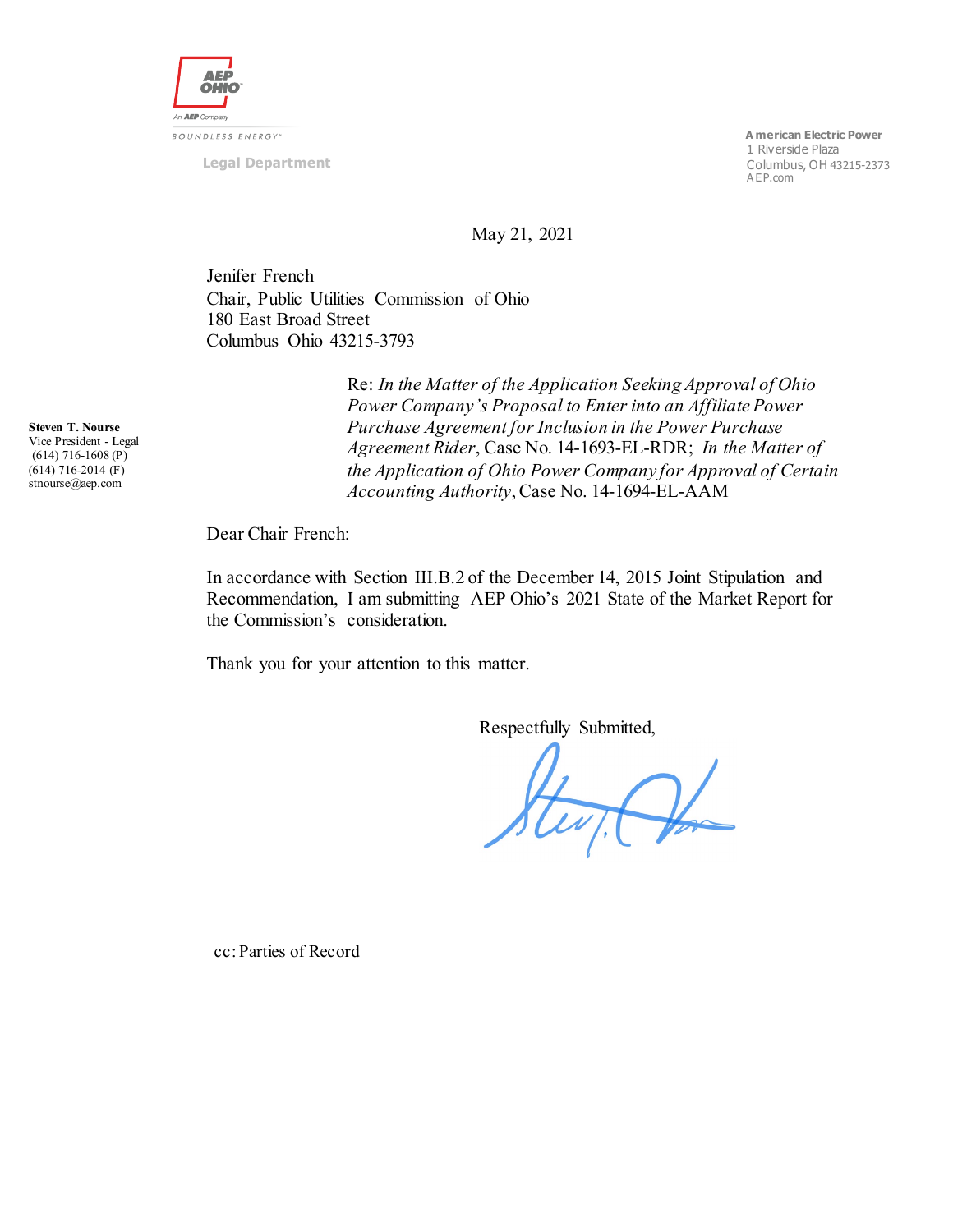# **State of the PJM Capacity and Energy Market June 2021**

*A whitepaper presented by AEP Ohio* 

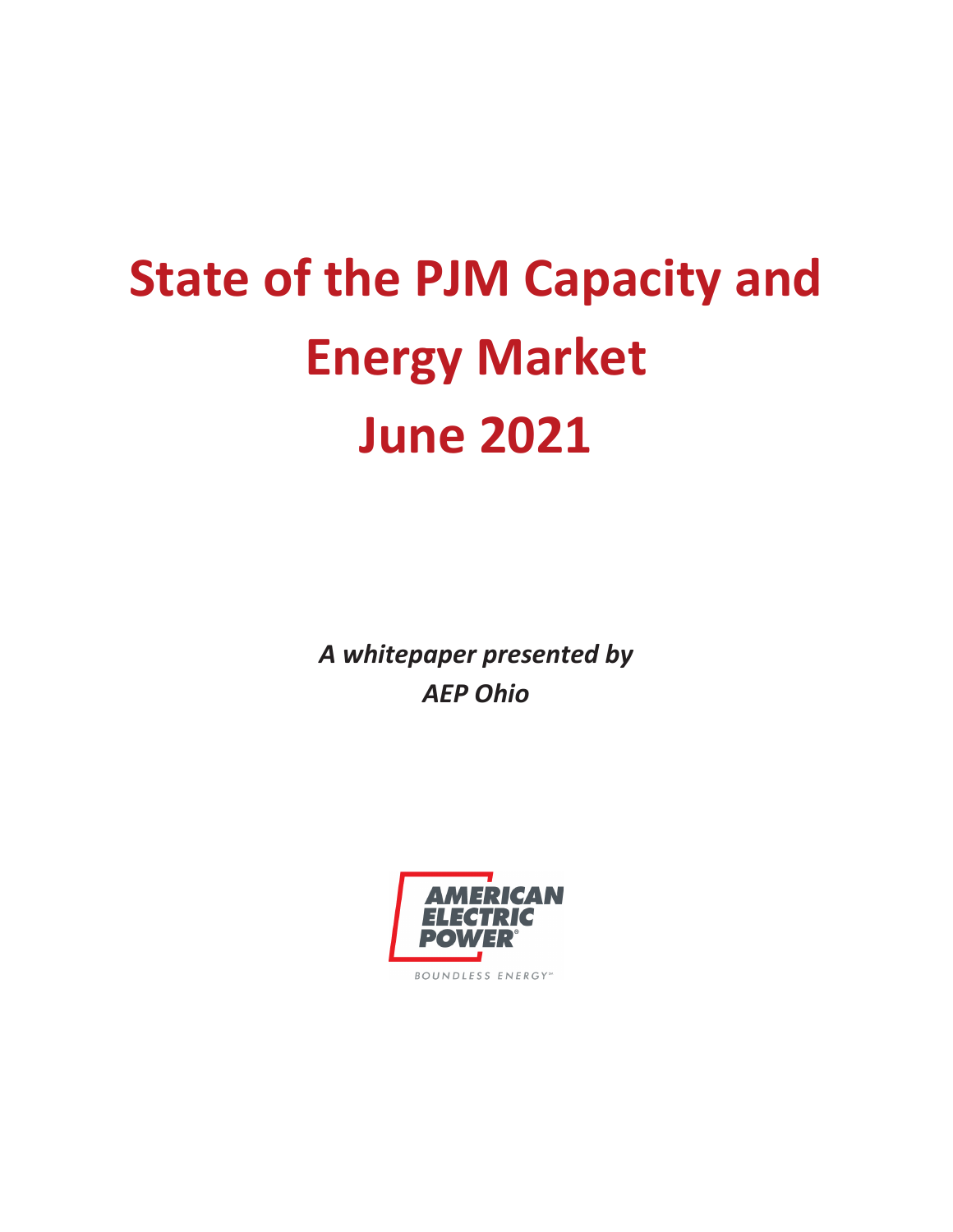#### **Table of Contents**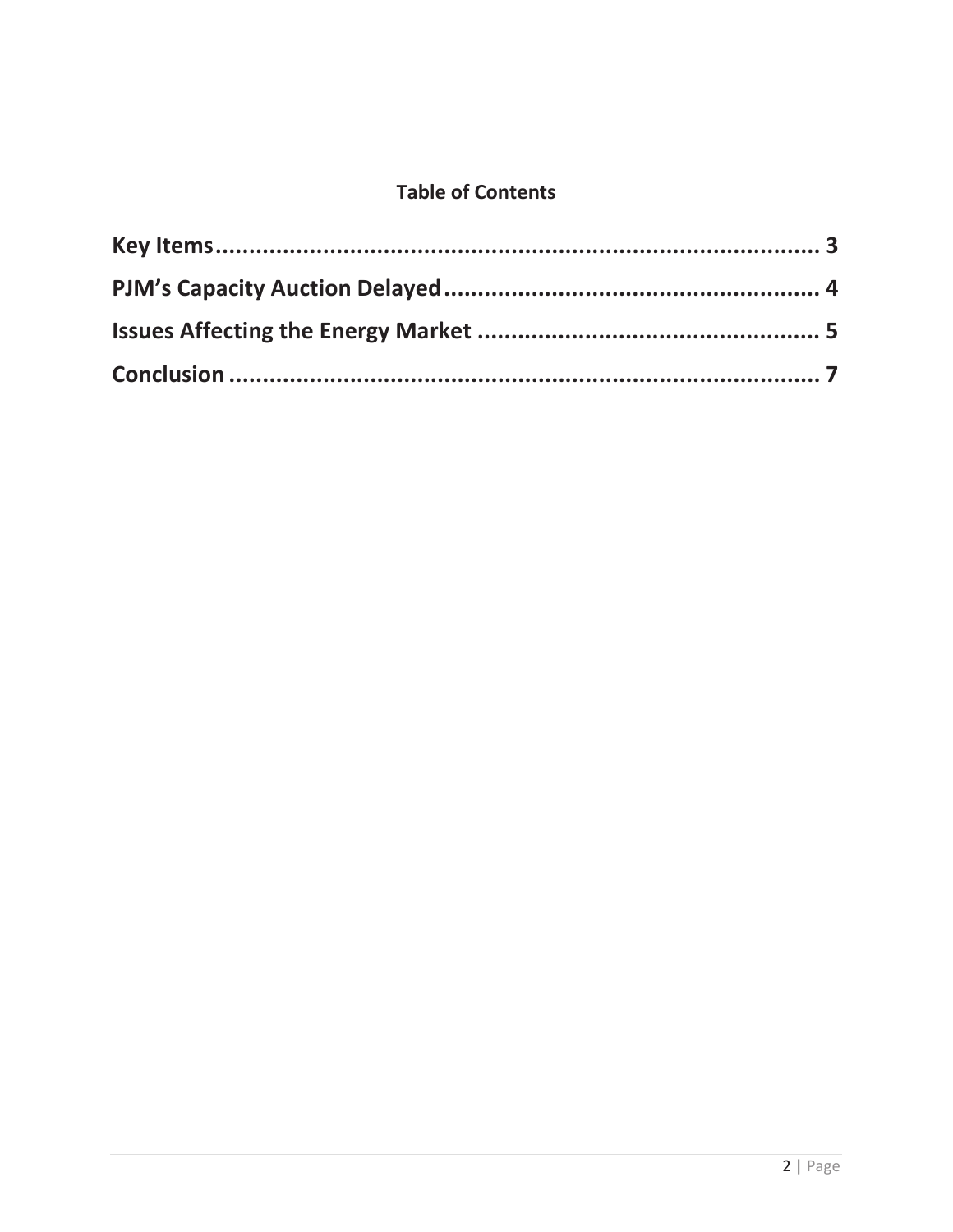#### **Key Items**

**Introduction.** AEP Ohio Power Company ("AEP Ohio" or the "Company") is a longtime participant in the PJM Interconnection LLC ("PJM") markets and recognizes the potential benefits associated with a market paradigm for both capacity and energy. However, AEP Ohio also believes that there is a balance between market paradigms and individual state policy goals. In 2020, this came to the forefront with the capacity docket at FERC. Nevertheless, AEP Ohio continues to work diligently within the PJM process to deliver reliable, economic power to our Ohio customers.

**Wholesale Prices.** Wholesale prices decreased over 11% from 2019 to 2020, declining from \$48.98/MWH to \$43.41/MWH. The primary driver was lower electricity usage as a result of the COVID-19 pandemic and the work from home requirements that followed.



The bar charts above show the total average wholesale market cost for serving load from 2016 through 2020. This excludes distribution and other state-specific charges outside of the PJM market.

**Energy** comprises the largest portion of the all-in cost to serve wholesale load. This was a result of lower electricity usage caused by the COVID-19 pandemic. The net effect was a 20% decrease in energy costs in 2020 to \$21.65/MWH.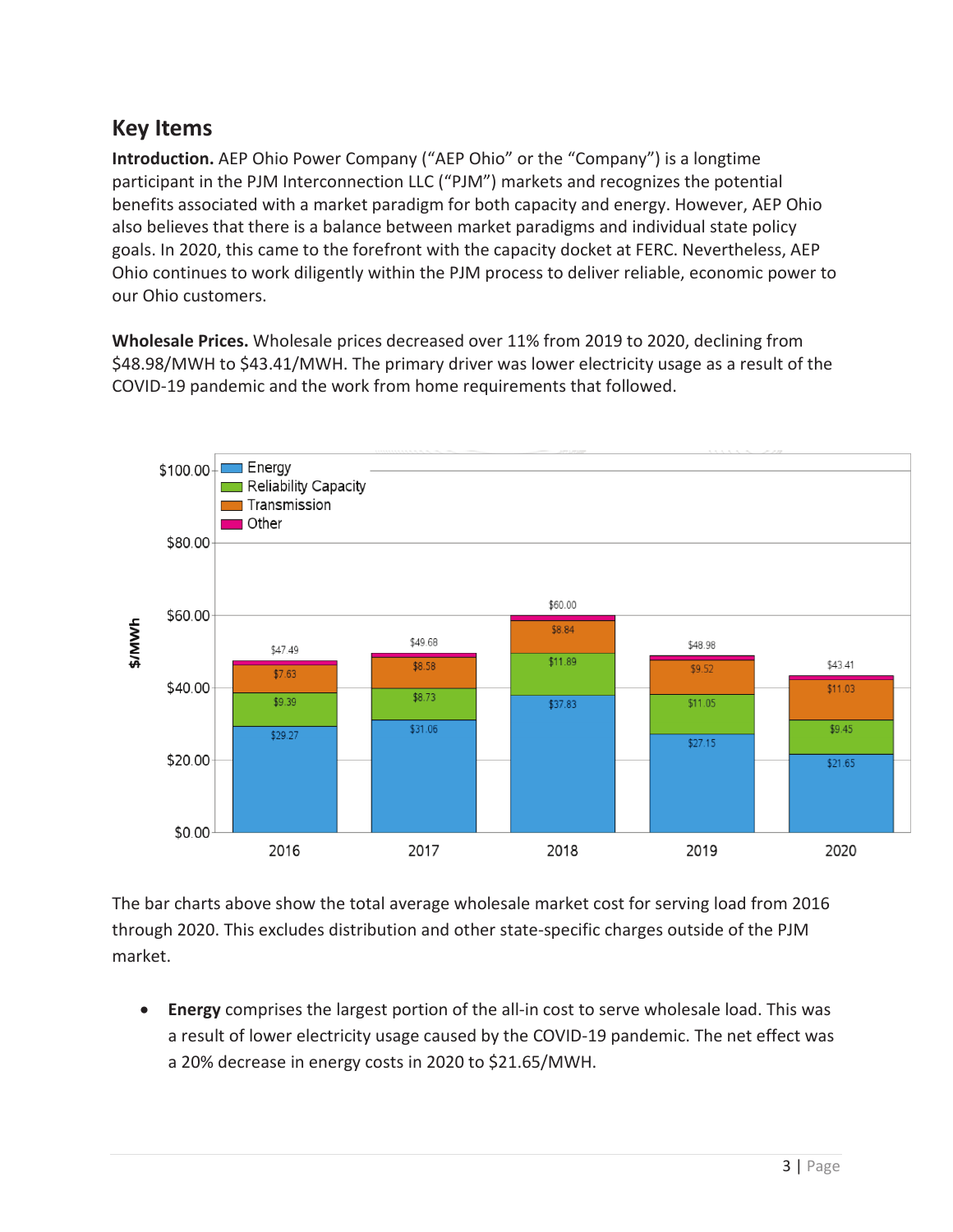- **Capacity** prices (expressed here in \$/MWH on the charts rather than \$/MW-day) were down slightly (\$1.60/MWH) due to the change in clearing prices from the capacity auction.
- **Transmission** costs per MWH were up slightly (\$1.50/MWH).
- **Other** costs include ancillary services such as black start, regulation, and spinning reserves, and remain a small part of the overall wholesale price.

# **PJM's Capacity Auction**

As noted in the Ohio State of the Market Report for 2019, FERC issued an order on December 19, 2019<sup>1</sup> directing PJM to expand its Minimum Offer Price Rules (MOPR) to apply to any new or existing resource that receives a state subsidy. PJM has since scheduled capacity auctions for 2022/23 to take place in May 2021. PJM also scheduled the 2023/24 capacity auction to be held in December 2021.

FERC defined state subsidies as any payment made via a state mechanism that provides revenues to generators outside of a competitive market. The prime example for Ohio would be payments for Zero Emission Credits (ZECs). Also included would be future construction of renewables under a Renewable Portfolio Standard, or any kind of regulatory payment provided under state legislative or regulatory rulings.

Specific to Ohio's retail auction, FERC clarified that a unit directly or indirectly connected to a sale made by a retail supplier in state retail auctions is not a subsidy.

With the changing of the White House administration along with the change in the FERC chair, much concern was raised on the impact of the expanded MOPR on renewable resources and the ability of certain states (and individual companies) to implement their desired clean energy policies. As of the date of this report, PJM is examining ways to modify the MOPR to accommodate these policies.

**History of Price Changes and Causes (Graph below).** Although intended as an incentive to build new natural gas-fired generation resources, the Reliability Pricing Model (RPM) has historically cleared at prices well below the cost of constructing a new natural gas unit (Cost of New Entry or CONE), which PJM posted for its 2021/22 auction as approximately \$300/MW-day<sup>2</sup>. The reasons for the low clearing prices range from high reserve levels within the footprint to the economics of the natural gas/electric market.

 $\overline{a}$ 

<sup>1</sup> Docket #EL16-49-000

<sup>&</sup>lt;sup>2</sup> PJM Planning Parameters for the 2021/22 RPM auction. Net CONE on a ICAP basis. http://www.pjm.com/-/media/markets-ops/rpm/rpm-auction-info/2021-2022/2021-2022-bra-planningperiod-parameters.ashx?la=en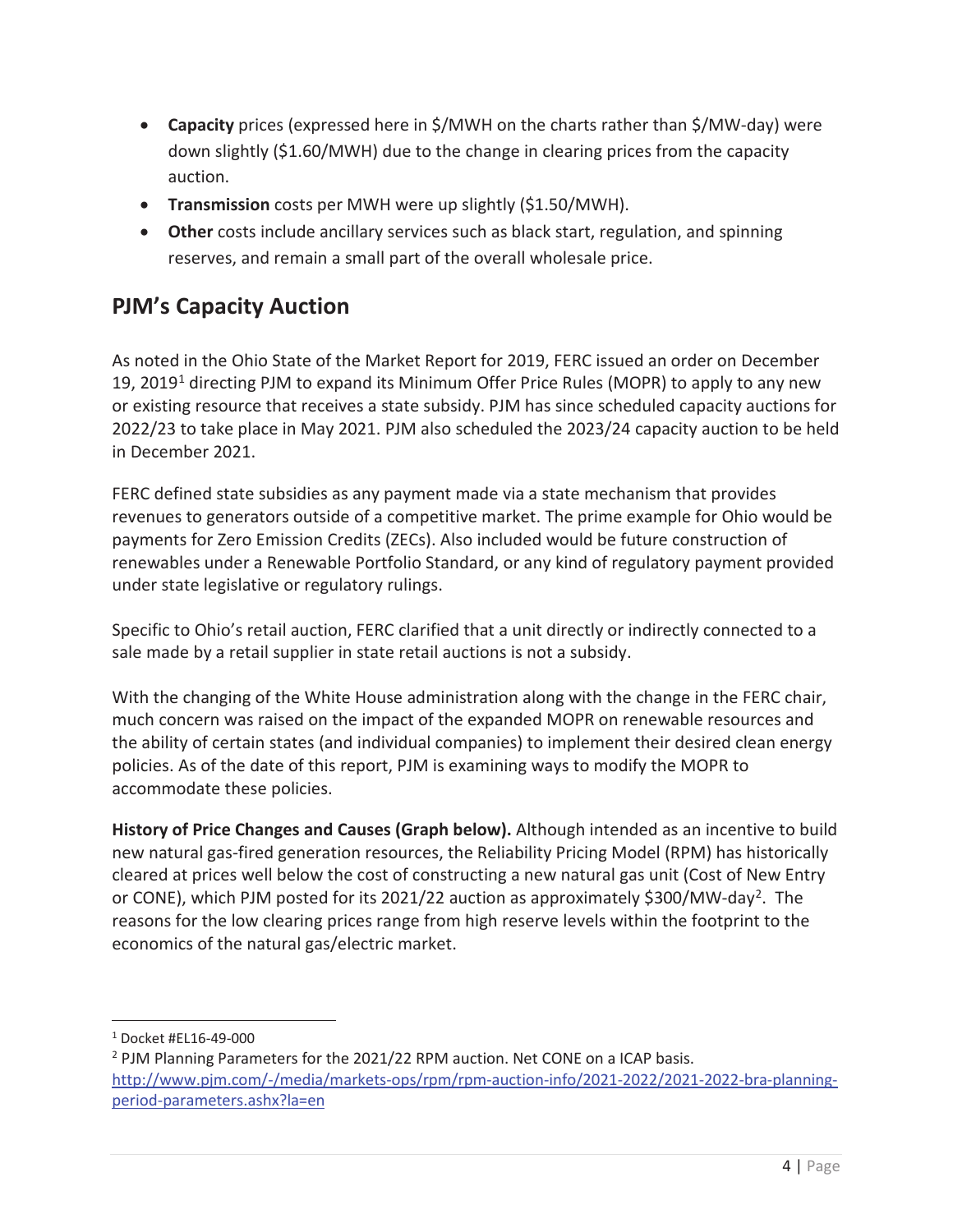

**AEP Ohio's view** is that the capacity auction is not a true market mechanism. The demand curve is an administrative construct negotiated by stakeholders and approved by FERC. The supply offers are monitored by PJM's independent market monitor to assure offers are neither too high nor too low. Additionally, the MOPR order adds another layer of administrative oversight to this process.

The RPM design does not reduce volatility, as can be seen from the graph. This is because the basic premise of the auction process remains: it provides a one-year price for a physical asset that is intended as a 30-year investment.<sup>3</sup> This inherent volatility continues even after the adoption of multiple rule changes since the inception of the RPM in 2007.

### **Issues Affecting the Energy Market**

**Price formation in shortage conditions.** FERC approved PJM's proposal (#ER17-775) to make major revisions to the energy market price formation rules. The most significant requested revision was to increase reserve pricing during shortage conditions, where PJM proposed to allow the prices to increase significantly as reserves gradually get tighter. The changes are scheduled to begin in May 2022.

**Fast Start Pricing and 5-minute Dispatch.** Also in 2019, PJM had filed a recommendation to FERC regarding allowing fast-start generators (e.g. combustion turbines) to set energy prices when they are dispatched. Rather than ruling on the specific issue of this docket (#ER19-2722),

<sup>&</sup>lt;sup>3</sup> The PJM Tariff actually requires new generator offers to reach a certain point in their construction and approval requirements before they are allowed to offer into the auction.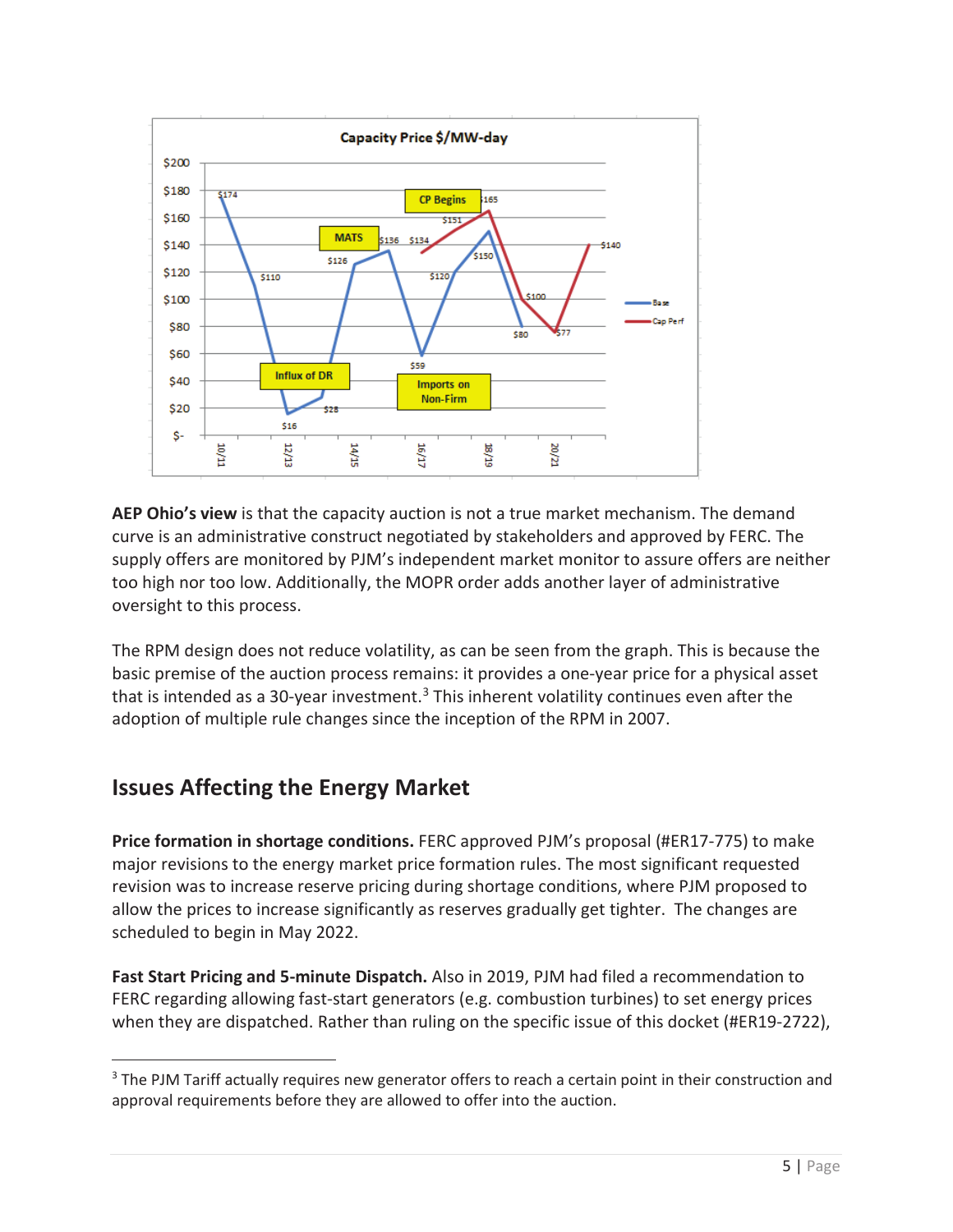FERC ordered PJM to realign their dispatch algorithm to more properly match the dispatch signals with the pricing signals. These dispatch signals are given every five minutes. As of the date of this report, PJM is in the process of aligning the dispatch and pricing signals. These changes should be in place by the fall of 2021. PJM is also waiting on FERC to rule on its compliance filing related to fast start pricing. AEP Ohio's position is that both fast start pricing and 5-minute dispatch will properly address flaws in the system. However, we believe neither should have a significant impact on overall energy prices.

**Carbon Price Adders.** PJM continues to conduct stakeholder meetings on the potential to use carbon price adders in the dispatch algorithm to recognize the value of carbon emissions to the footprint. The stakeholders acknowledge the challenges associated with the leakage issue – how to properly recognize carbon values in states with carbon objectives without causing harm to states which do not. FERC held a technical conference to discuss the feasibility of various approaches to implement carbon pricing in wholesale markets. AEP participated as one the panelists emphasizing the need to balance the transition to zero emissions while maintaining safe and reliable service at efficient costs.

**Capacity Values for Renewables and Energy Storage.** As noted in last year's report, FERC issued an order requiring PJM to file by October a proposal for addressing the capacity values of renewable and energy storage resources. PJM filed its proposal October 30, 2020. The proposal establishes a 10-year floor value for renewable and energy storage resources (referred to as the transition mechanism) using their Effective Load Carrying Capability (ELCC). ELCC evaluates the capacity contribution of a resource during hours with high system demand. The lower the output from these resources at the time of system need results in a lower capacity credit. FERC issued an order denying PJM's proposal. While FERC appeared to agree with PJM's ELCC methodology, they stated the transition mechanism (the 10-year floor values) is unjust and unreasonable. FERC lifted the abeyance of the paper hearing in Docket Nos. EL19-100-000 and ER20-584-000 and established a briefing schedule with PJM required to file an initial brief by June 1, 2021. AEP Ohio believes it is prudent and timely to evaluate the capacity value of renewables and storage units, as these resources will comprise a more significant part of the PJM dispatch in the future and will be evaluating PJM's initial brief and filing comments as appropriate.

**Financial Transmission Rights.** The *Report of the Independent Consultants on the GreenHat Default4* included a recommendation to "conduct a general review of the FTR market…to evaluate the risks and rewards of potential structural reforms." PJM engaged London Economics International (LEI) to conduct a comprehensive review of ARR/FTR market design to ensure that load receives the maximum value of the ARR/FTRs they receive. LEI issued its report in December 2020<sup>5</sup>. As of the date of this report, stakeholders have begun discussing the

 $\overline{a}$ 

<sup>4</sup> https://www.pjm.com/-/media/library/reports-notices/special-reports/2019/report-of-the-independentconsultants-on-the-greenhat-default.ashx?la=en

<sup>&</sup>lt;sup>5</sup> https://pjm.com/-/media/committees-groups/task-forces/afmtf/postings/lei-review-of-pjm-arrs-and-ftrsreport.ashx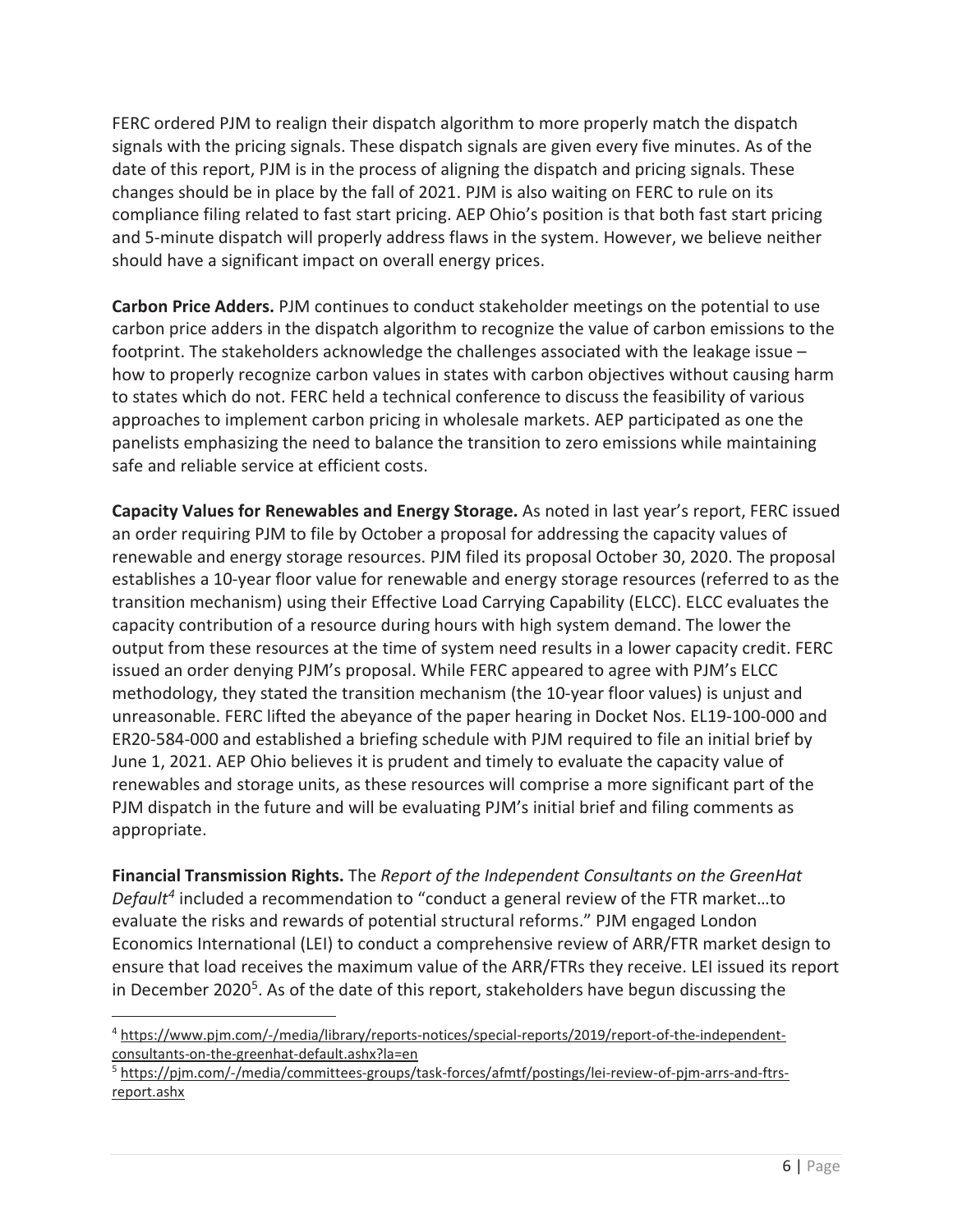findings in the report and will begin to develop recommendations for changes to the current process.

**GreenHat Default Wrap-up.** As noted in prior year's, the financial firm, GreenHat L.L.C., defaulted on a three-year Financial Transmission Rights (FTR) trading position in the PJM market. As of the date of this report, the final month is being liquidated on a daily basis. Only three percent of the GreenHat portfolio remained in the third year. The total amount of the default is estimated at \$185M, with AEP Ohio's share estimated at approximately 1% of the total. PJM and stakeholders worked on changes to the credit and collateral shortcomings exposed by the GreenHat default. These changes have been approved by FERC.

# **Conclusion**

AEP Ohio has divested all its de-regulated generation in Ohio. Nevertheless, AEP Ohio believes it is imperative to work with the Public Utilities Commission of Ohio to formulate the best strategy for serving our Ohio customers with clean, reliable, and diverse power supply for the long term.